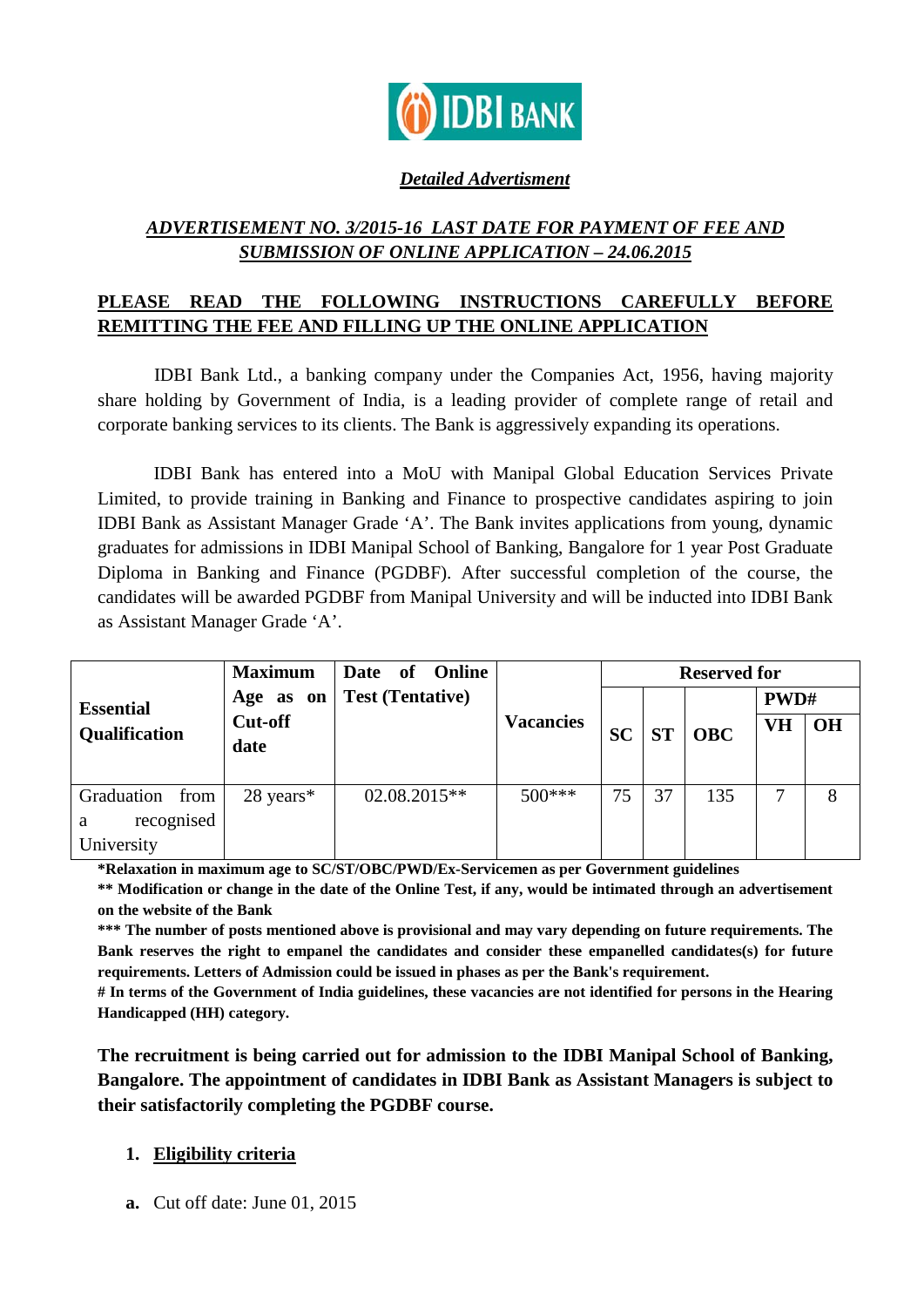- **b.** Applicant must be either (i) a citizen of India, or (ii) a subject of Nepal, or (iii) a subject of Bhutan, or (iv) a Tibetan refugee (who came over to India before 1st January 1962) with the intention of permanently settling in India or (v) a person of Indian origin, who have migrated from Pakistan, Myanmar (formally Burma), Sri Lanka, East African Countries of Kenya, Uganda, the United Republic of Tanzania (formerly Tanganyika and Zanzibar), Zambia, Malwai, Zaire, Ethiopia and Vietnam with the intention of permanently settling in India. Provided that an applicant belonging to categories (ii), (iii), (iv) or (v) above shall be a person in whose favour a certificate of eligibility has been issued by Government of India. The applicant, in whose case a certificate of eligibility is necessary, may be admitted to the selection process conducted by the Bank, but on final selection, the offer of appointment may be given only after the necessary eligibility certificate have been issued to him/ her by the Government of India.
- **c.** Candidates are expected to have proficiency in computers.
- **d.** The Bank reserves the right to raise or modify the eligibility criteria pertaining to educational qualification including percentage of marks secured at Graduation level. Depending upon the requirement, Bank reserves the right to cancel or restrict or curtail or enlarge any or all of the provisions of the recruitment process, if need so arises, without any further notice and without assigning any reason there for.
- **e.** Those who are in the final year of their Graduation/ Semester may also apply provisionally subject to the condition that, if called for interview, they will have to produce proof of having passed the graduation examination on or before 24.06.2015 (last date for online registration)
- **2. Age (As on June 1, 2015):** Minimum: 20 years, Maximum: 28 years i.e. a candidate must have been born not earlier than 02.06.1987 and not later than 01.06.1995 (both dates inclusive)

| S.N          | Category                                                                                                                                                                                                                                                                                                                                                                                                                                                                                                                                              | <b>Age Relaxation</b> |
|--------------|-------------------------------------------------------------------------------------------------------------------------------------------------------------------------------------------------------------------------------------------------------------------------------------------------------------------------------------------------------------------------------------------------------------------------------------------------------------------------------------------------------------------------------------------------------|-----------------------|
| a            | Scheduled Caste/Scheduled Tribe                                                                                                                                                                                                                                                                                                                                                                                                                                                                                                                       | 5 years               |
| $\mathbf b$  | Other Backward Classes (Non-Creamy Layer)                                                                                                                                                                                                                                                                                                                                                                                                                                                                                                             | 3 years               |
| $\mathbf{C}$ | Persons With Disabilities                                                                                                                                                                                                                                                                                                                                                                                                                                                                                                                             | 10 years              |
| d            | Ex-Servicemen, Commissioned Officers including Emergency<br>Commissioned Officers (ECOs)/ Short Service Commissioned Officers<br>(SSCOs) who have rendered at least 5 years military service and have<br>been released on completion of assignment (including those whose<br>assignment is due to be completed within one year from the last date of<br>receipt of application) otherwise than by way of dismissal or discharge<br>on account of misconduct or inefficiency or physical disability<br>attributable to military service or invalidment | 5 years               |
| e            | Persons ordinarily domiciled in the State of Jammu & Kashmir during<br>the period 01.01.1980 to 31.12.1989                                                                                                                                                                                                                                                                                                                                                                                                                                            | 5 years               |
|              | Persons affected by 1984 riots                                                                                                                                                                                                                                                                                                                                                                                                                                                                                                                        | 5 years               |

## **Relaxation in Upper age limit**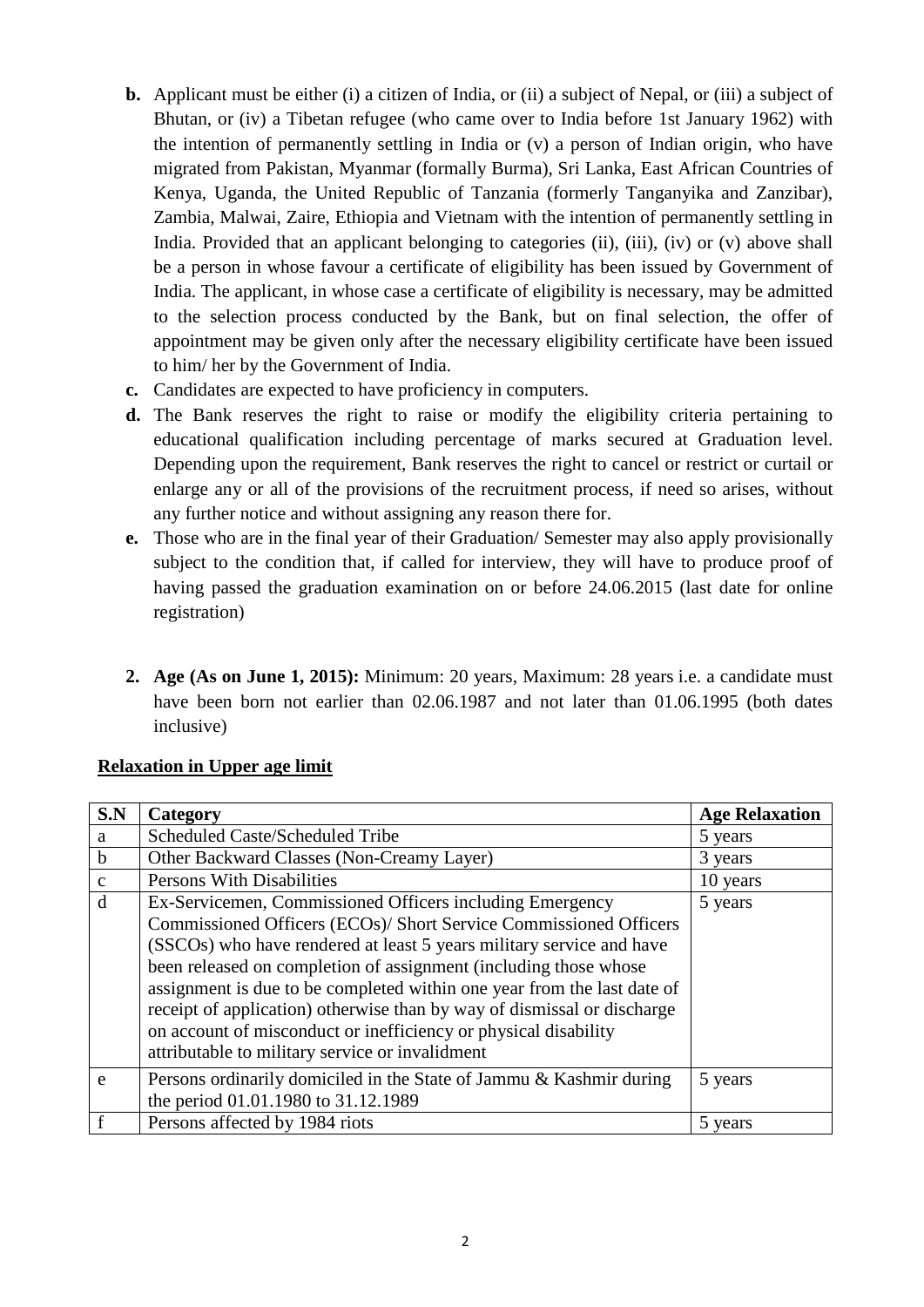## **NOTE:**

- (i) The relaxation in upper age limit to SC/ST/OBC candidates is allowed on cumulative basis with only one of the remaining categories for which age relaxation is permitted as mentioned above in Point No. 2 (c) to II (f).
- (ii) The maximum age limit specified is applicable to General Category candidates
- (iii) Candidates seeking age relaxation will be required to submit necessary certificate(s) in original / copies at the time of Interview and at any subsequent stage of the recruitment process.
- (iv) In case of an Ex-serviceman who has once joined in a Govt. job on the civil side after availing the benefits given to him as an Ex-serviceman for his re-employment, his Exservicemen status for the purpose of reemployment in Government ceases.

## **3. Non Refundable Application Fee And Postage Charges**

Application Fees/ Intimation Charges (Payable from 10.06.2015 to 24.06.2015 (both dates inclusive)

- ₹150/- for SC/ST/PWD candidates
- $\overline{5700}$ /- for all others

Bank Transaction charges / convenience charges for Online Payment of fees/ intimation charges will have to be borne by the candidate

## **4. HOW TO APPLY:-**

## **DETAILED GUIDELINES/PROCEDURES FOR**

## **A. APPLICATION REGISTRATION**

## **B. PAYMENT OF FEES**

Candidates can apply only online from 10.06.2015 to 24.06.2015 and no other mode of application will be accepted.

## **IMPORTANT POINTS TO BE NOTED BEFORE REGISTRATION**

Before applying online, candidates should:

- (i) Scan their photograph and signature ensuring that both the photograph and signature adhere to the required specifications as given under Guideline for photograph & signature scan and upload. (Annexure-I)
- (ii) Have a valid personal e-mail ID and mobile no., which should be kept active till the completion of this Recruitment Process. Bank may send call letters for the Examination etc. through the registered e-mail ID. In case a candidate does not have a valid personal e-mail ID, he/she should create his/her new e-mail ID and mobile no. before applying on-line and must maintain that e-mail account and mobile number.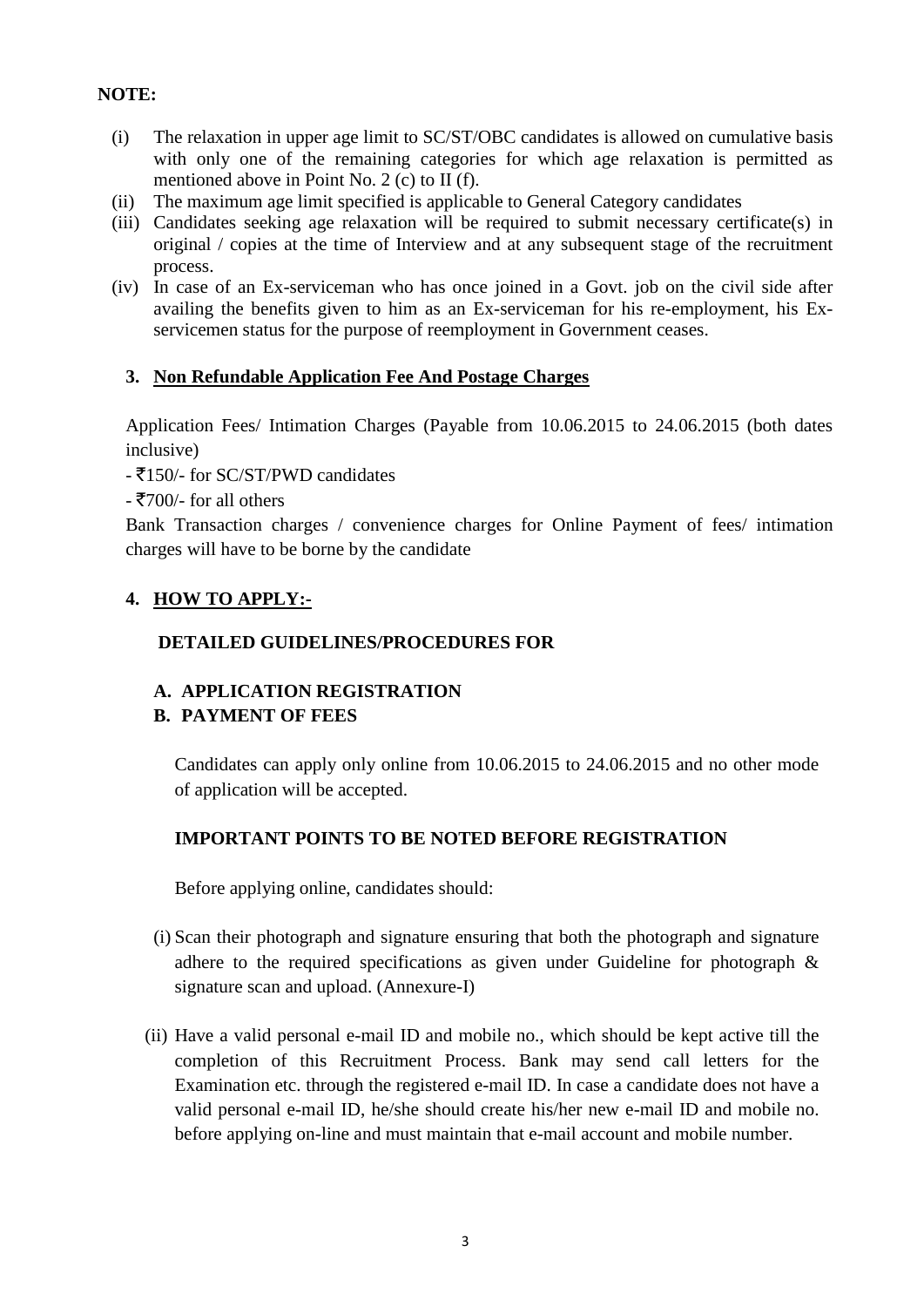## (iii) **APPLICATION FEES/ INTIMATION CHARGES (NON REFUNDABLE)**

## **PAYMENT OF FEE ON LINE :** 10.06.2015 to 24.06.2015

# **(Both days inclusive)**

| <b>CATEGORY</b>       | <b>AMOUNT</b> (Rs.)                              |  |  |
|-----------------------|--------------------------------------------------|--|--|
| SC/ST/PWD             | Rs. 150 (Intimation charges only)                |  |  |
| <b>FOR ALL OTHERS</b> | Rs. 700 (Application fee $+$ Intimation charges) |  |  |

## *Bank Transaction charges for Online Payment of application fees/intimation charges will have to be borne by the candidate*

## **A. Application Procedure**

- (i) Candidates to go to the Bank's website [www.idbi.com](http://www.idbi.com/) and click on the '**CAREERS'** to open the link "**Online application for Admissions to IDBI Manipal School of Banking**" and then click on the option **"APPLY ONLINE"**  which will open a new screen.
- (ii) To register application, choose the tab "**Click here for New Registration**" and enter Name, Contact details and e-mail id. A Provisional Registration Number and Password will be generated by the system and displayed on the screen. Candidate should note down the Provisional Registration Number and Password. An Email & SMS indicating the Provisional Registration number and Password will also be sent.
- (iii) In case the candidate is unable to complete the application form in one go, he / she can save the data already entered by choosing "SAVE AND NEXT" tab. prior to submission of the online application candidates are advised to use the "SAVE AND NEXT" facility to verify the details in the online application form and modify the same if required. Visually Impaired candidates should fill the application form carefully and verify/ get the details verified to ensure that the same are correct prior to final submission.
- (iv) Candidates are advised to carefully fill and verify the details filled in the online application themselves as no change will be possible/ entertained after clicking the FINAL SUBMIT BUTTON.
- (v) The Name of the candidate or his /her Father/ Husband etc. should be spelt correctly in the application as it appears in the Certificates/ Mark sheets. Any change/alteration found may disqualify the candidature.
- (vi) Validate your details and Save your application by clicking the 'Validate your details' and 'Save & Next' button.
- (vii) Candidates can proceed to upload Photo & Signature as per the specifications given in the Guidelines for Scanning and Upload of Photograph and Signature detailed under point "C".
- (viii) Candidates can proceed to fill other details of the Application Form.
- (ix) Click on the Preview Tab to preview and verify the entire application form before FINAL SUBMIT.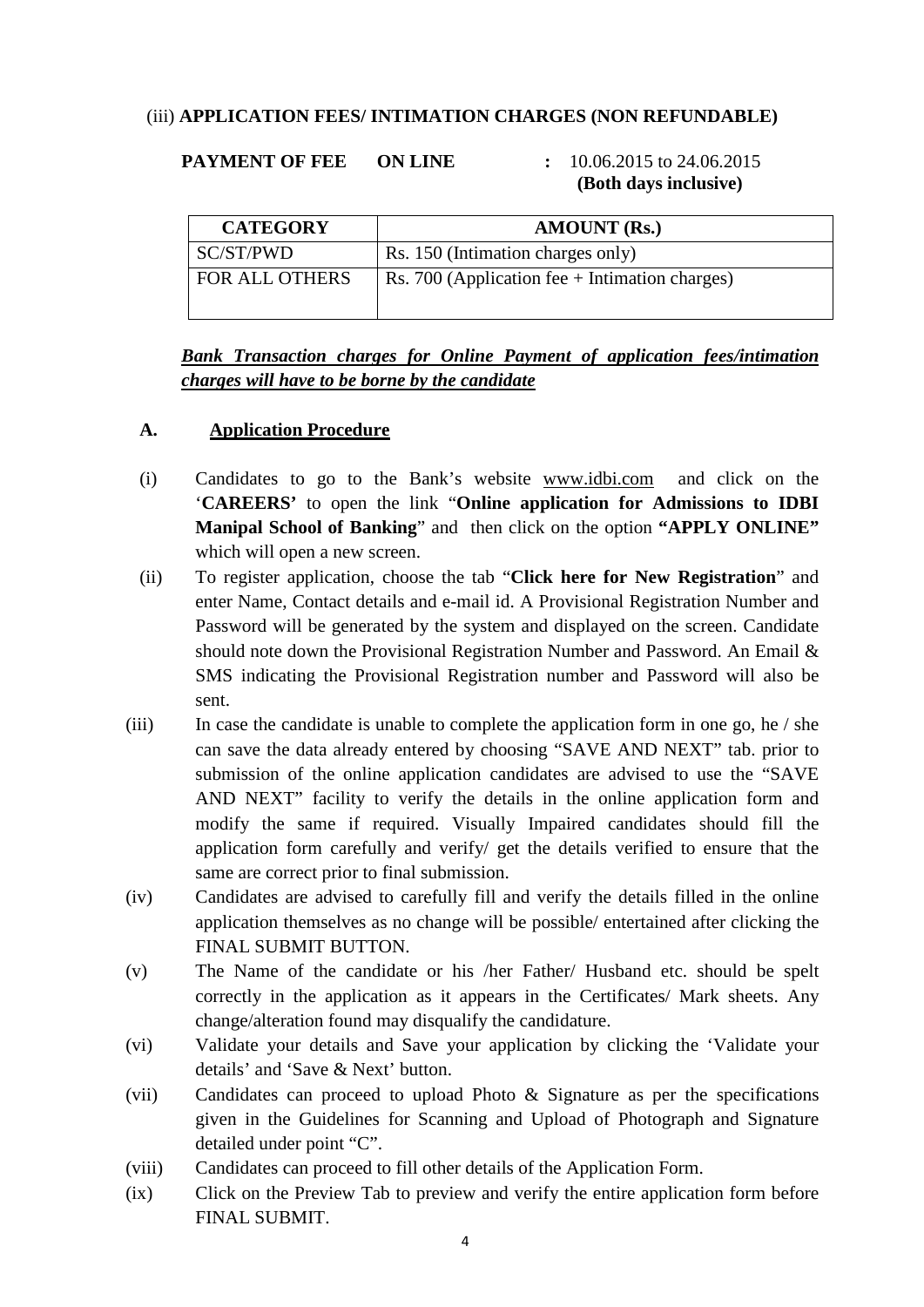- (x) Modify details, if required, and click on 'FINAL SUBMIT' ONLY after verifying and ensuring that the photograph, signature uploaded and other details filled by you are correct.
- (xi) Click on 'Payment' Tab and proceed for payment.
- (xii) Choose the Payment Mode ONLINE and click on 'Submit' button. NO CHANGE IS PERMITTED IN PAYMENT MODE ONCE CHOSEN.

# **B. PAYMENT OF FEES (ONLINE MODE ONLY)**

- a. The application form is integrated with the payment gateway and the payment process can be completed by following the instructions.
- b. The payment can be made by using Debit Cards (RuPay/Visa/MasterCard/Maestro), Credit Cards, Internet Banking, IMPS, Cash Cards/ Mobile Wallets by providing information as asked on the screen.
- c. After submitting your payment information in the online application form, PLEASE WAIT FOR THE INTIMATION FROM THE SERVER. DO NOT PRESS BACK OR REFRESH BUTTON IN ORDER TO AVOID DOUBLE CHARGE
- d. On successful completion of the transaction, an **e-Receipt** will be generated.
- e. Non-generation of 'E-Receipt' indicates PAYMENT FAILURE. On failure of payment, Candidates are advised to login **again** using their Provisional Registration Number and Password and repeat the process of payment.
- f. Candidates are required **to take a printout of the e-Receipt** and online Application Form. Please note that if the same cannot be generated online transaction may not have been successful.
- g. For Credit Card users: All charges are listed in Indian Rupee. If you use a non-Indian credit card, your bank will convert to your local currency based on prevailing exchange rates.
- h. To ensure the security of your data, please close the browser window once your transaction is completed.

# **5. Important Instructions**

Candidates applying for the post, after submission of the online application form shall take a printout of system-generated hard copy of the application form, and preserve the same for submission at the time of personal interview, alongwith fee payment e-receipt and the documents required in support of the eligibility criteria as detailed below:

(a) **Age:**  $10^{th}$  or  $12^{th}$  standard mark sheet or school leaving certificate or birth certificate. The certificate or documentary evidence issued by the competent authority for age relaxation under any other clause

# (b) **Educational Qualifications:**

**Graduation**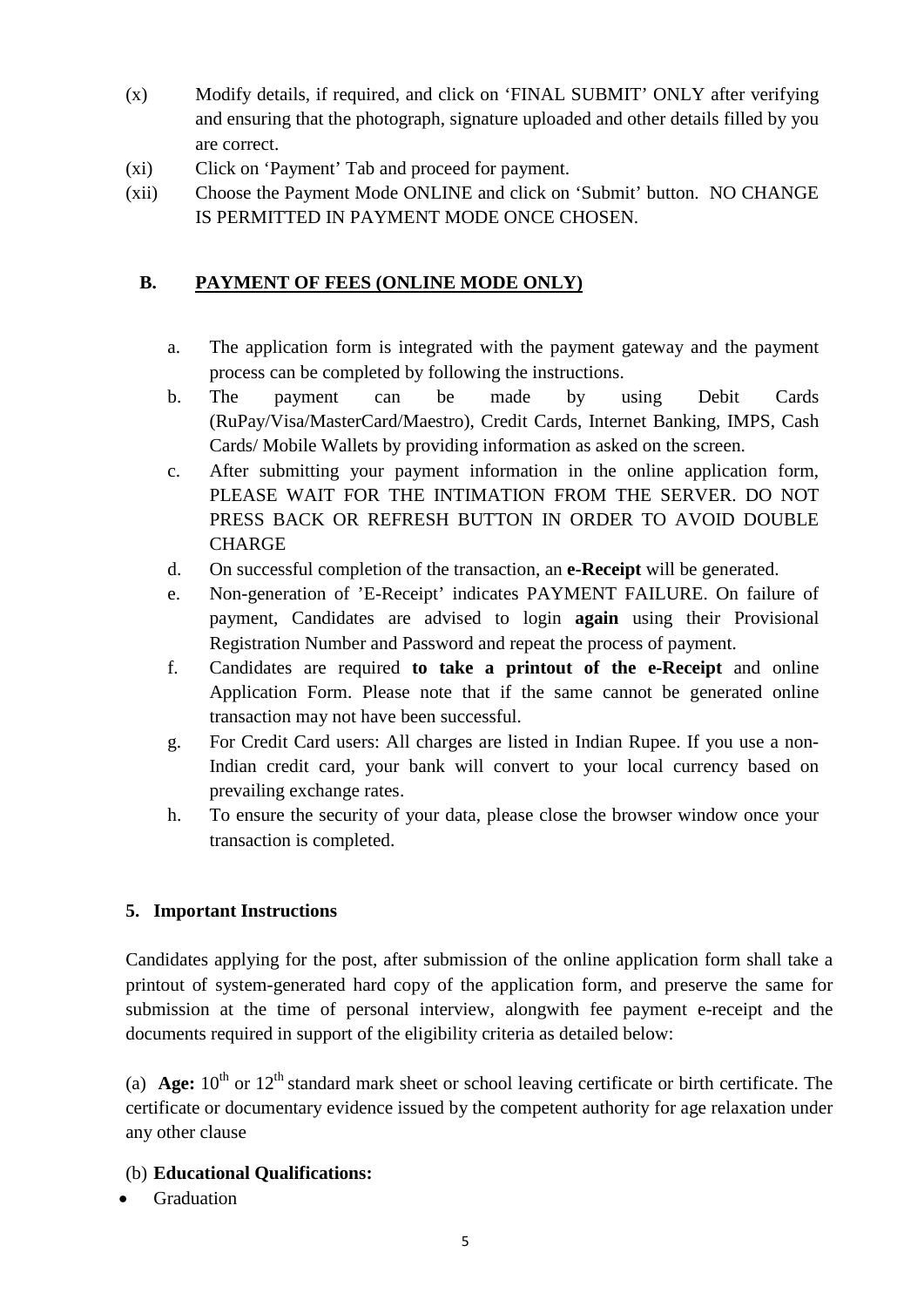- All semester wise or year wise individual mark sheets.
- All mark sheets pertaining to improvement in the marks [i.e. if the candidates has made more than one attempt to obtain pass or improve marks of any subject in any of the semester(s) or year(s)]
- Degree or provisional pass certificate.
- High School (Class  $10^{th}$ ) and Intermediate (Class  $12^{th}$ )  $\triangleleft$  Mark sheets and passing certificates
	- (c) **Work Experience:** All the documents such as experience Certificate from the past and current employers or Offer Letters, Relieving Letters, Pay or Salary Slips clearly indicating the date of joining and date of relieving for each of the past or previous employer(s). The experience certificate or testimonials produced by the candidates should indicate the date of joining and relieving, designation at the time of joining, date of promotion with designation, if any.
	- (d) **Caste Certificate:** If declared, Copy of Caste or Tribe or Class Certificate for SC, ST and OBC category candidates.
	- (e) **PWD Certificate:** If declared, Medical Certificate issued by the Competent Authority in case of PWD candidates
	- (f) Photo identity such as PAN card/ Driving Licence/ passport/ voters ID card/UID card/ Bank passbook with photograph/Photo identity Proof issued by Gazetted Officer or Peoples's representative (on the official letter head) / Identity Card issued by a recognised College/University/ Employee ID.
	- (g) Print out of the online call letter for the written test with a recent passport size colour photograph (without dark glasses) firmly pasted at the prescribed place duly signed across by the applicant.

**Inability to produce any of the above mentioned documents (both original and attested copy) at the time of interview will render the candidates ineligible for the selection. The candidates who do not produce the documents (both in original and attested copy) indicated above, would not be allowed to appear for interview.** 

| Sl. | Activity                                                      | Date                     |
|-----|---------------------------------------------------------------|--------------------------|
| No. |                                                               |                          |
|     | Opening and closing of payment Gateway                        | 10.06.2015 to 24.06.2015 |
| 2.  | Opening and closing of gateway for   10.06.2015 to 24.06.2015 |                          |
|     | submission of on-line application                             |                          |
| 3.  | Date of Online Test at all centers                            | 02.08.2015               |

## (h) **Important dates**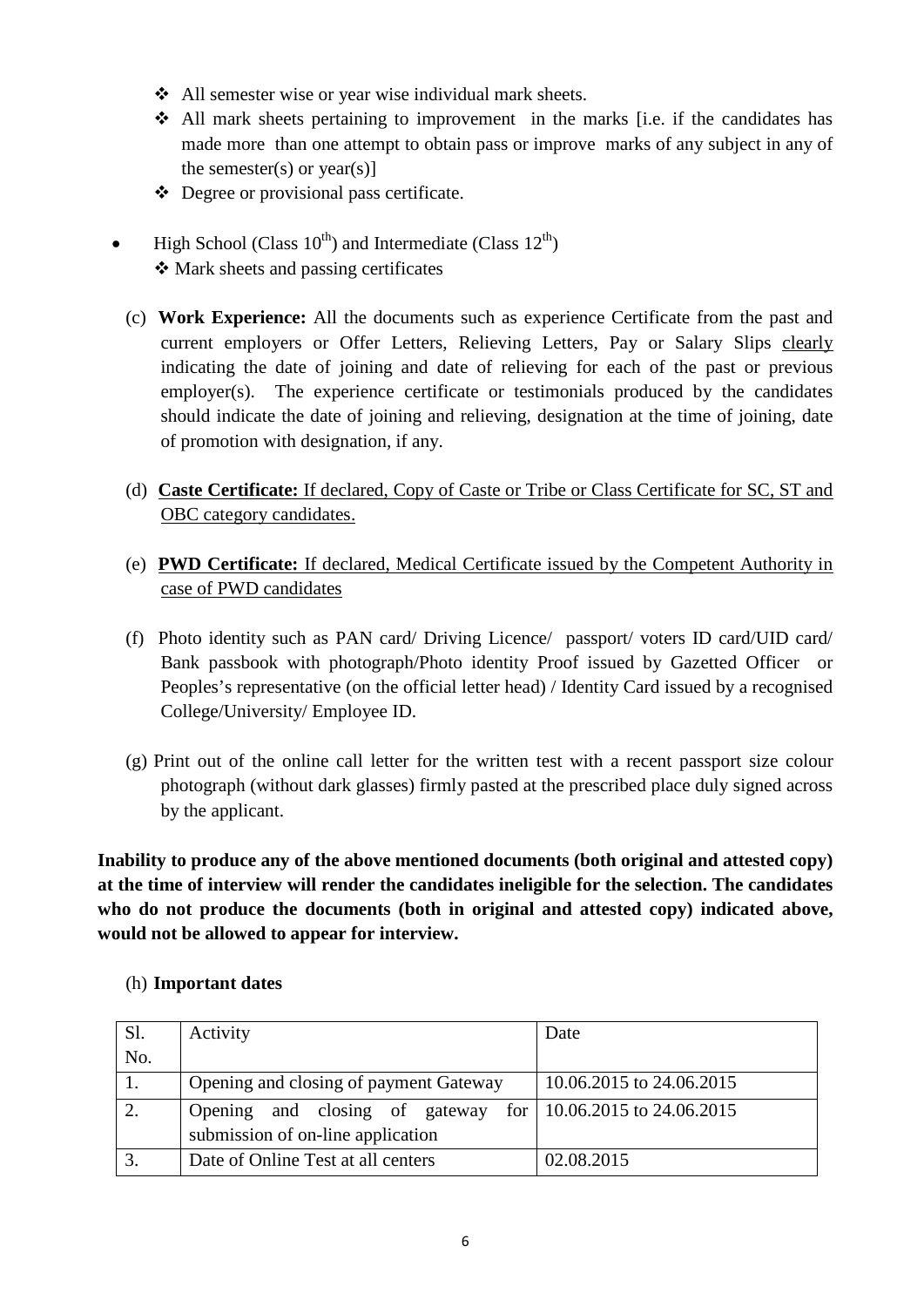#### **6. Selection Process**

**a.** The selection process will comprise of Online Test followed by personal interview of the candidates, who have qualified in the online test*.* The Online Test will be Objective in nature. The details of the same are furnished hereunder.

| S.No | Name of the Test                |    | No. Of Questions   Maximum Marks   Duration |                 |
|------|---------------------------------|----|---------------------------------------------|-----------------|
|      | Reasoning                       | 50 |                                             |                 |
|      | <b>English Language</b>         | 50 | 50                                          | Composite       |
|      | <b>Quantitative Aptitude</b>    | 50 | 50                                          | time of 2 hours |
|      | General Awareness (With Special | 50 | 50                                          |                 |
|      | Reference to Banking)           |    |                                             |                 |

**b.** The applicants will be called for the Online Test based on the information provided by them in the online application form, subject to scrutiny at a later date.

**c.** The applicants, who are successful in the Online test, would be called for a personal interview. The number of candidates called for interview will be at the discretion of the Bank. During interview candidates will have the option to answer the questions in Hindi or English. Applicants qualifying the personal interview shall be considered for final shortlisting.

**d.** The final selection or offer of employment would be made based on applicant's marks in the interview, Online test, being found medically fit and subject to fulfillment of all other eligibility criteria with regard to age and qualification as stipulated in the advertisement.

**e.** The online test would be held at the following centers viz. **Ahmedabad, Amritsar, Bhopal, Bengaluru, Belgaum, Bhubaneswar, Coimbatore, Chennai, Chandigarh, Guwahati, Gwalior, Hyderabad, Jaipur, Kanpur, Kolkata, Kochi, Lucknow, Madurai, Mangalore, Mumbai, Nagpur, New Delhi, Patna, Pune, Raipur, Rajkot, Ranchi, Thiruvananthapuram, Vijayawada and Vishakhapatnam.** Applicants may select any one center from the abovementioned centers and indicate the same in his or her application. Request for change of Center will not be entertained. The Bank, however, reserves the right to add or change or cancel any of the Centers for written test depending on the response or number of applications for a particular center. Applicants admitted to the written test will be intimated the time and address of the venue of the written test through ON-LINE Call Letters **required to be downloaded from Bank's website** [www.idbi.com.](http://www.idbi.com/) Applicants will not be admitted to the written test without the online Call Letter. **In view of Call letter being made available online, no duplicate Call Letter would be issued to any candidate/s.** 

**f.** The applicants must bring the Original Photo Identity at the time of the interview such as the PAN Card or Driving License (with the photograph)/ Passport/ Voter ID/UID Card/ Bank passbook with photograph/Photo identity Proof issued by Gazetted Officer or People's representative (on the official letter head) / Identity Card issued by a recognized College/University/ Employee ID.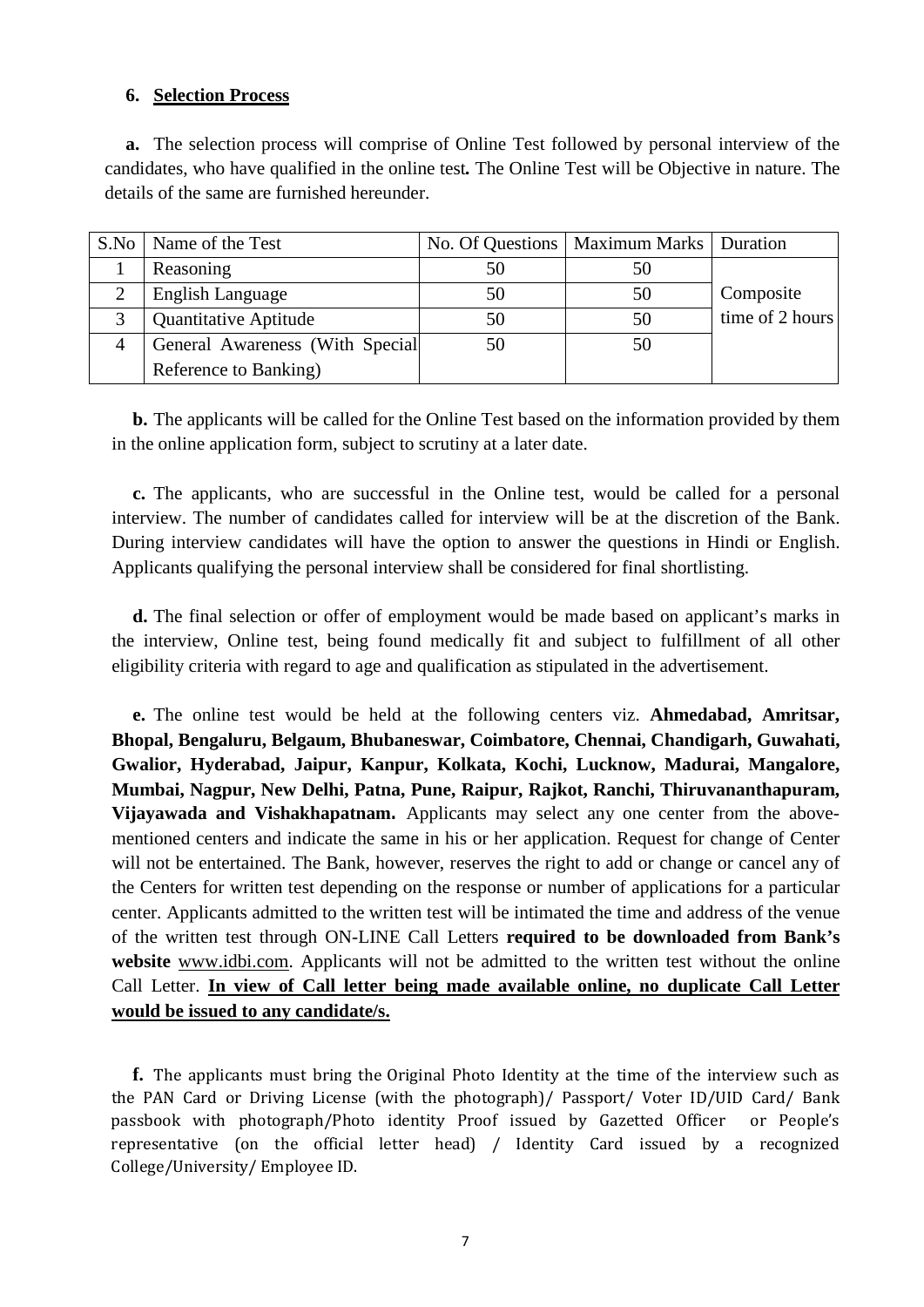**g. The candidates are advised to visit the Bank's website after 16.07.2015 to download their call letters by entering their registration number and password.** Candidates qualifying in on-line test would have to visit bank's website to download the call letter for personal interview by entering their registration number and password. Bank reserves the right to decide the schedule & center of personal interview as per its convenience.

**h.** The details regarding the time, date and address of the venue of the online test and Interview for the short listed eligible candidates would be put on the Bank's website. No separate communication either by post or otherwise, would be issued to the candidates. Other instructions, if any, in this regard would also be displayed on the website. Candidates are, therefore, advised to visit the Bank's website at regular intervals.

**i.** Candidates should carry the printout of online Call Letter, application form, e-receipt of payment and all supporting documents (proof in respect of age, education, experience and caste) in original along with a copy of same at the time of interview. Please note that actual scrutiny of the facts declared by the candidates in the application form will be done only on the day of the interview. Candidates not qualifying the eligibility criteria, or failing to produce any required document on the day of the interview would not be allowed to attend the interview and his or her candidature would stand cancelled. Candidates found prima-facie eligible only would be allowed to attend the personal interview.

#### **7. Programme Fees**

Programme fees for this Course will be  $\bar{z}$ 3,50,000/- (Rs. Three lakh fifty thousand only) plus service taxes, as applicable to be paid by the students in instalments as per a fixed schedule during the 1 year programme (all inclusive of boarding, lodging and course fees, other fees, etc.).

Apart from the above course fees, the exam fees for undergoing various Certification exams as mandated under the course will have to be borne additionally by the candidates, as per the fees charged by respective body/organizations from time to time for conducting these Certification exams.

#### **8. Financing / Loan Options**

Selected candidates can finance the course fees by availing Education Loan which will be granted by IDBI Bank as per the existing education loan schemes, if so desired by the applicants.

The EMIs for the loan would start once the candidates have joined the bank as Assistant Manager. There would be no recovery of EMIs or interest during the training period and the interest accrued during this period would be recovered along with the normal EMIs.

#### **9. Career Prospects and Emoluments**

**Stipend (during the training):** During the Training Period (9 Months) -  $\overline{\tau}2500$ /- per month During the Internship Period (3 Months) -  $\bar{\tau}10000/$ - per month

**After joining the Bank's services as Assistant Manager Grade 'A' on successful completion of the course:** The extant basic pay applicable to Assistant Managers in Grade A is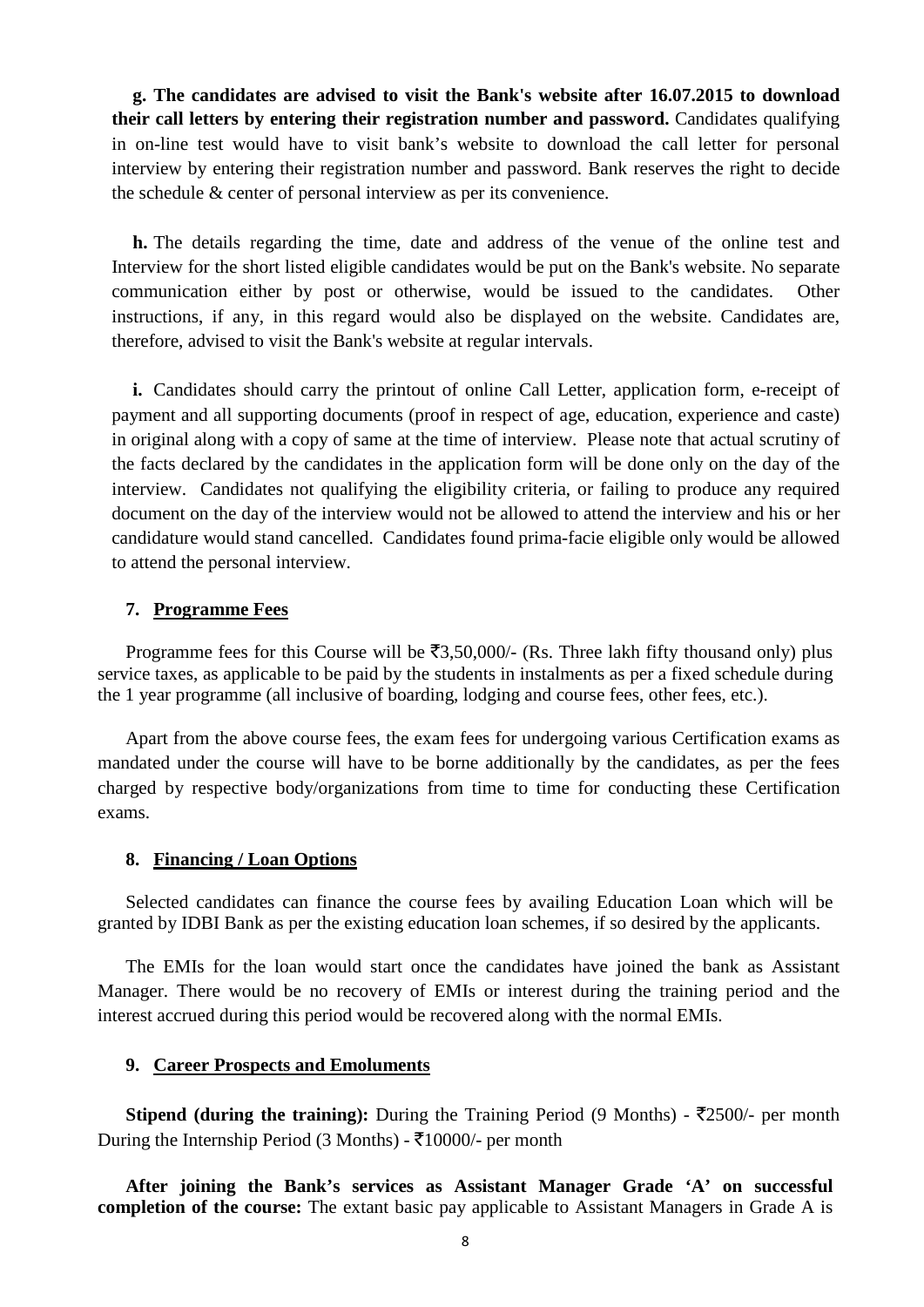₹ 14,400/- per month in the pay scale of ₹ 14400-1000(19)-33400-1250(6)-40900 (26 years). The pay scale, allowances, reimbursements, perquisites and other terms subsisting at the time of joining and as may be modified / amended / revised from time to time would be applicable as per rules in force from time to time.

## **10. Service Bond**

All selected candidates, at the time of their joining the course itself, will have to execute a Service Bond for serving the Bank for a minimum period of 3 years from the date of their joining Bank's service or shall have to pay a notional amount of  $\bar{\tau}$  2 lakh. In addition to the payment of  $\bar{\tau}$ **2** lakh, in case any candidate leaves the services of the Bank before 3 years, he/she will have to clear his/her outstanding educational loan dues at the applicable card rate, if he/she has opted for education loan from IDBI Bank.

## **11. Reservation**

- a. Reservations for the SC, the ST and OBC candidates would be extended as per rules or guidelines of the Government of India. Applicable reservation percentage is 15% for SC category, 7.5% for ST category and 27% for OBC category.
- b. Reservation for Physically Handicapped (PH) candidates or Person with Disabilities (PWD) @ 3% of the identified posts would also be extended. *In terms of the Government of India guidelines, these vacancies are not identified for persons in the Hearing Handicapped (HH) category***.** The minimum disability in case of a PWD candidate is moderate i.e. 40%. The maximum disability would be as per extant guidelines of Government of India. The PWD candidates should possess a latest certificate to the effect with sub-category of disability **[visually impaired (VI) and Orthopaedically challenged (OC) only]** issued by the Board or countersigned by the Medical Superintendent or Chief Medical Officer or Head of Hospital of Government. Reservations for PWD (horizontal reservations) will be adjusted against the number of incumbent in the relevant reservation roster.

## **12. Definitions of Categories of disabilities**:

#### **(i) Visually Impaired (VI)**

Blindness refers to condition where a person suffers from any of the following conditions namely (1) Total absence of sight, (ii) Visual acuity not exceeding 6/60 or 20/200 (snellen) in the better eye with correcting lenses. (iii) Limitation of the field of vision subtending in angle of 20 degrees or worse.

Low vision means a person with impairment of visual functioning even after treatment or standard refractive correction but who uses or is potentially capable of using vision for the planning of execution of a task with appropriate assistive device.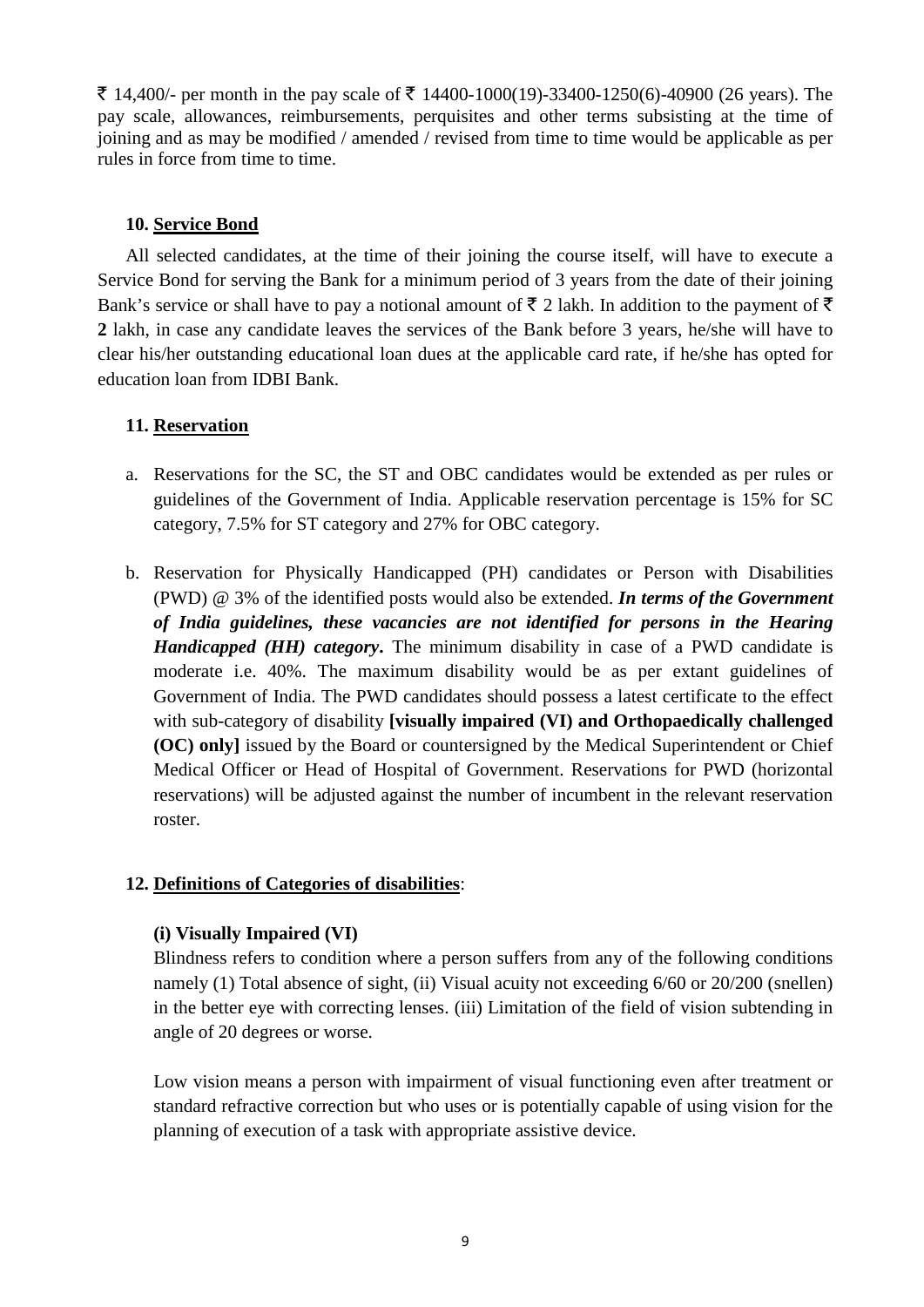## **(ii) Orthopaedically Challenged (OC):** Only those **Orthopaedically** Challenged

candidates who have locomotor disability or cerebral palsy with locomotor impairment of minimum of 40% and only those who fall in the following categories are eligible to apply: BL - Both legs affected but not arms

OA - One arm affected (R or L) – (a) Impaired reach; (b) weakness of grip; (c) ataxia OL - One leg affected (R or L) MW - Muscular weakness and limited physical endurance

## **Guidelines for Persons with Disabilities using a Scribe**

The visually impaired candidates and candidates whose writing speed is affected by cerebral palsy can use their own scribe at their cost during the online examination. In all such cases where a scribe is used, the following rules will apply:

• The candidate will have to arrange his/her own scribe at his/her own cost.

• The scribe may be from any academic stream.

• Both the candidate as well as scribe will have to give a suitable undertaking confirming that the scribe fulfils all the stipulated eligibility criteria for a scribe mentioned above. Further in case it later transpires that he/she did not fulfill any laid down eligibility criteria or suppressed material facts the candidature of the applicant will stand cancelled, irrespective of the result of the online examination.

Those candidates who use a scribe shall be eligible for compensatory time of 20 minutes for every hour of the examination.

- **The same scribe cannot be used by more than one candidate. In addition, the scribe arranged by the candidate should not be candidate for the same online examination. If violation of the above is detected at any stage of the process, candidature for the examination of both the candidate and the scribe will be cancelled**.
- Applicants eligible for and who wish to use the services of a scribe in the examination should invariably carefully indicate the same in the online application form. Any subsequent request may not be favorably entertained.

## **Guidelines for candidates**

(i) with locomotor disability and cerebral palsy

A compensatory time of twenty minutes per hour shall be permitted for the candidates with locomotor disability and cerebral palsy where dominant (writing) extremity is affected to the extent of slowing the performance of function (minimum of 40% impairment).

(ii) Visually Impaired candidates

A compensatory time of twenty minutes per hour shall be permitted for Visually Impaired candidates (who suffer from not less than 40% of disability) who opt to view the contents of the test in magnified font. This facility will not be available to Visually Impaired candidates who use the services of a Scribe for the examination.

These guidelines are subject to change in terms of GOI guidelines/ clarifications, if any, from time to time.

Please note the candidates not opting for scribe in the application form will not be allowed to use the facility of scribe.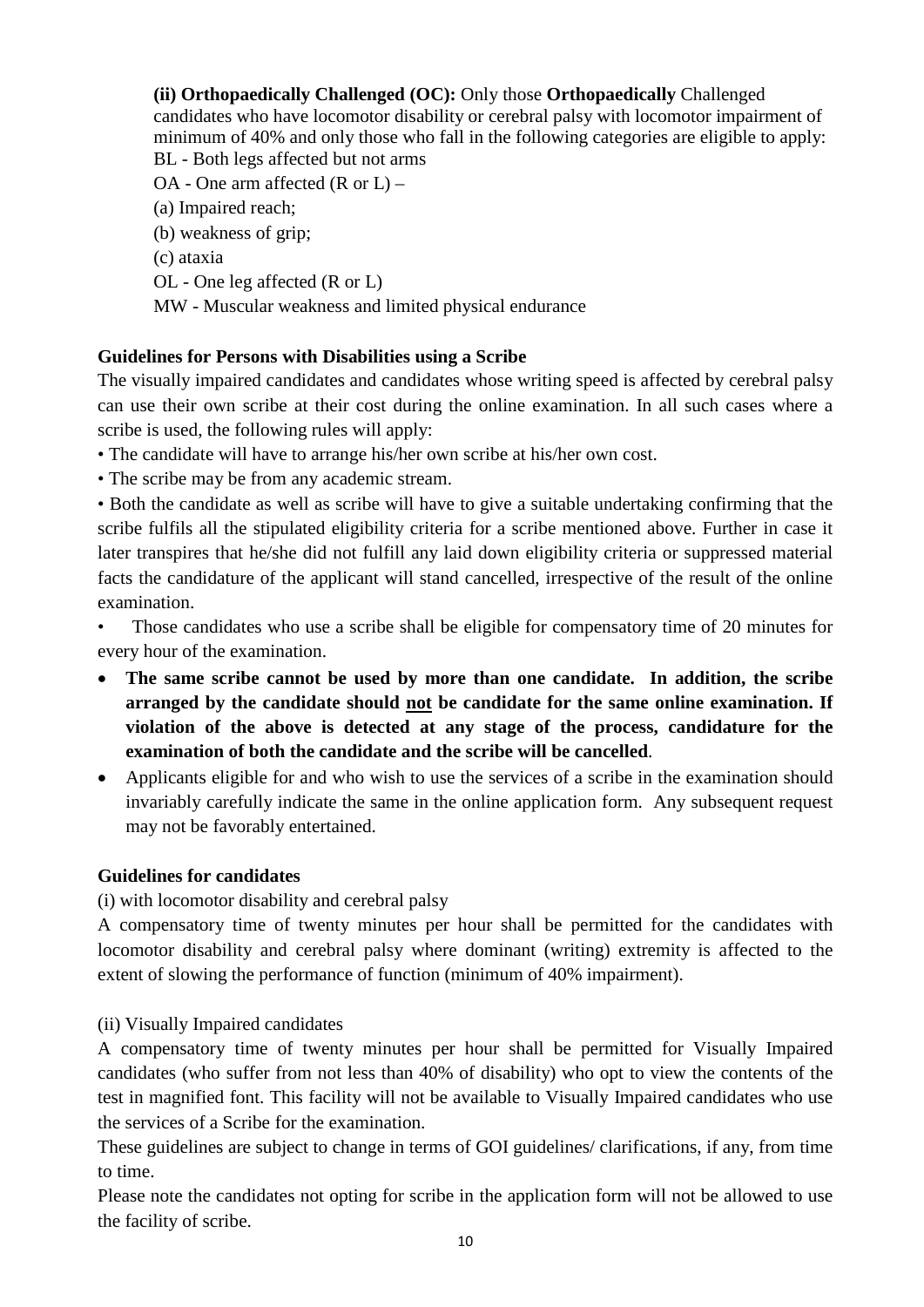## **13. Pre-Examination training (PET) for SC/ST/OBC applicants**

(i) In compliance with Government Guidelines, Bank would arrange free non-residential prerecruitment training for interested eligible SC/ST/OBC applicants for 6 consecutive days from **27.07.2015 to 01.08.2015** prior to the written test. The PET will be organized at **Ahmedabad, Amritsar, Bhopal, Bengaluru, Belgaum, Bhubaneswar, Coimbatore, Chennai, Chandigarh, Guwahati, Gwalior, Hyderabad, Jaipur, Kanpur, Kolkata, Kochi, Lucknow, Madurai, Mangalore, Mumbai, Nagpur, New Delhi, Patna, Pune, Raipur, Rajkot, Ranchi, Thiruvananthapuram, Vijayawada and Vishakhapatnam.** The Bank has discretion to add or delete the centers in respect of pre-examination training. Applicants who desire to avail of such training may indicate the same at the appropriate place in the application format. The applicants will have to make their own arrangements for travel and stay and meet all expenses. The pre examination training will not confer on the applicants any right of recruitment in the Bank.

(ii) Details regarding the time, date and address of the venue of the pre- examination training for the interested eligible applicants would be put on the Bank's website. Provision will be made to issue Call Letter online for the pre examination training. Applicants would have to visit the bank's website to download the online call letter by entering their registration number and password. Other instructions, if any, in this regard would also be displayed on the website. Applicants are, therefore, advised to visit the Bank's website at regular intervals for updates.

(iii) Applicants will not be called for the PET if they do not opt for the same in the application form.

## **14. GENERAL INSTRUCTIONS**

(Please read carefully before filling up the online application form)

- a. Cut-off date: June 01, 2015.
- b. Before submitting the online application form, the applicants must ensure that they fulfill all the eligibility criteria with respect to age, educational qualifications, etc. as stated in this advertisement. If the applicants are not eligible, their candidature will be cancelled at any stage of the recruitment. If the applicant qualifies in the selection process and subsequently it is found that he or she does not fulfil the eligibility criteria, his or her candidature will be cancelled and if appointed, services would be terminated without any notice or compensation.
- c. Applications should be submitted only through the on-line mode through the Bank's website, after carefully going through all the instructions contained in General Instructions given in the advertisement and in the Online Application Form. No other means or mode of application form would be accepted.
- d. On submission of the online application, the candidates would receive a registration number and password, which he or she needs to retain for use in future.
- e. Application should be filled only in English. However, option for use of Hindi will be available at the time of the Selection Process.
- f. **Not more than one application should be submitted by any candidate. In case of multiple applications only the latest valid (complete) application will be retained and the application fee / intimation charges paid for the other multiple registration(s) will**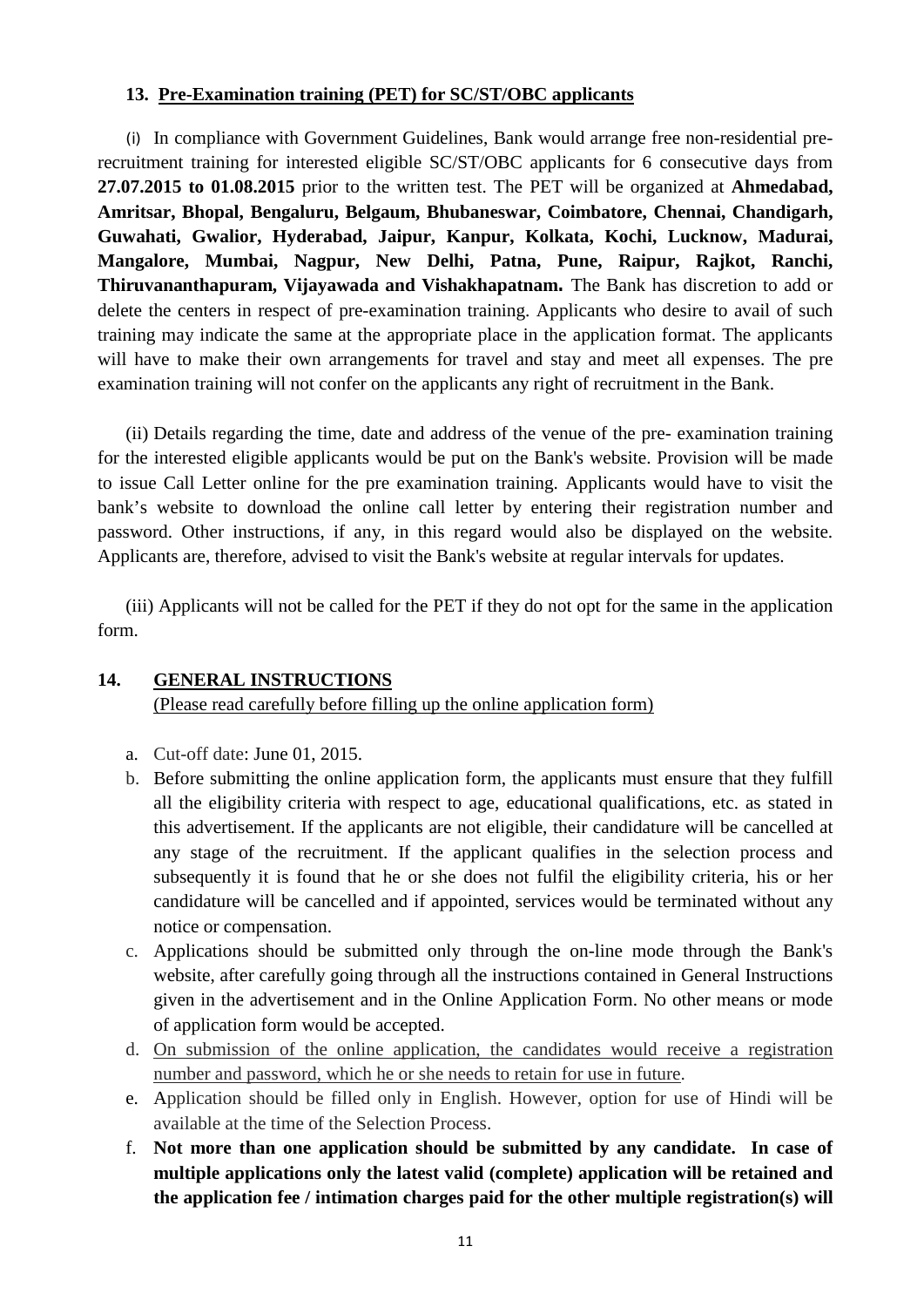# **stand forfeited. Multiple attendance / appearances in the online examination and / interview will be summarily rejected / candidature cancelled.**

- g. Request for change of center for online examination or interviews will not be considered. However, the Bank reserves the right to cancel or add any center depending upon the response in that center.
- h. All educational qualifications, which the applicant intends to indicate in the application form should have been obtained before the cut-off date, from recognized Universities or Institutions in India.
- i. The Bank reserves the right to modify or amend or reverse or cancel any or all of the provisions of the recruitment process including eligibility criteria.
- j. The Bank may at its discretion, hold re-written test and/or re-interview, wherever necessary in respect of a center or venue or specific candidates(s) and/or all centers or all candidates.
- k. Applicants would not be allowed for online test and personal interview without the online call letter. No duplicate call letter would be issued to the applicants.
- l. All applicants belonging to the ST, the SC, OBC, Ex-Serviceman and PWD category should produce at the time of interview, attested copy of the relevant certificate in the prescribed form from the Competent Authority empowered to issue such certificate. The name of the caste should be listed in central list of SC/ST/OBC and the caste certificates should be in central government format. OBC certificate should be of a recent date with suitable mention about creamy layer. (Applicants with "Non-Creamy Layer Clause" certificate would be eligible for reservation as per Government of India guidelines). The PWD applicants shall posses a certificate of disability issued by the competent authority as per the Government of India guidelines.
- m. The applicant's appointment will remain provisional subject to caste or tribe certificates being verified through proper channel and verification of other testimonials. The applicant's services will be liable to be terminated forthwith without assigning any reason in case the verification reveals that his or her claim for belonging to SC, ST, OBC, PWD and Ex-Serviceman category and other testimonials is false. The Bank also reserves its right to take such further action against the candidates, as it may deem proper, for production of such false caste certificate/ testimonials.
- n. SC/ST applicants eligible for the selection process will be reimbursed, on production of tickets, the to and fro actual single return Second Class railway fare by the shortest route from the place of their residence to the place of interview. **This concession will not be admissible to SC/ST candidates who are already in service in Central or State Government or Corporations or Public Undertakings or Local Government or Institutes and Panchayats**.
- o. Applicants already in service of Government or Quasi Government Organizations and Public Sector Banks or Undertakings will have to produce a 'No Objection Certificate' from their employer, at the time of interview. Before appointment in the Bank, a proper discharge certificate or Release Order from the employer will have to be produced. If the Application is required to be routed through the employer and in the process it reaches after the due date, it will not be considered even though submitted to the employer before the due date.
- p. The Bank shall not furnish the mark-sheet of selection process to applicants.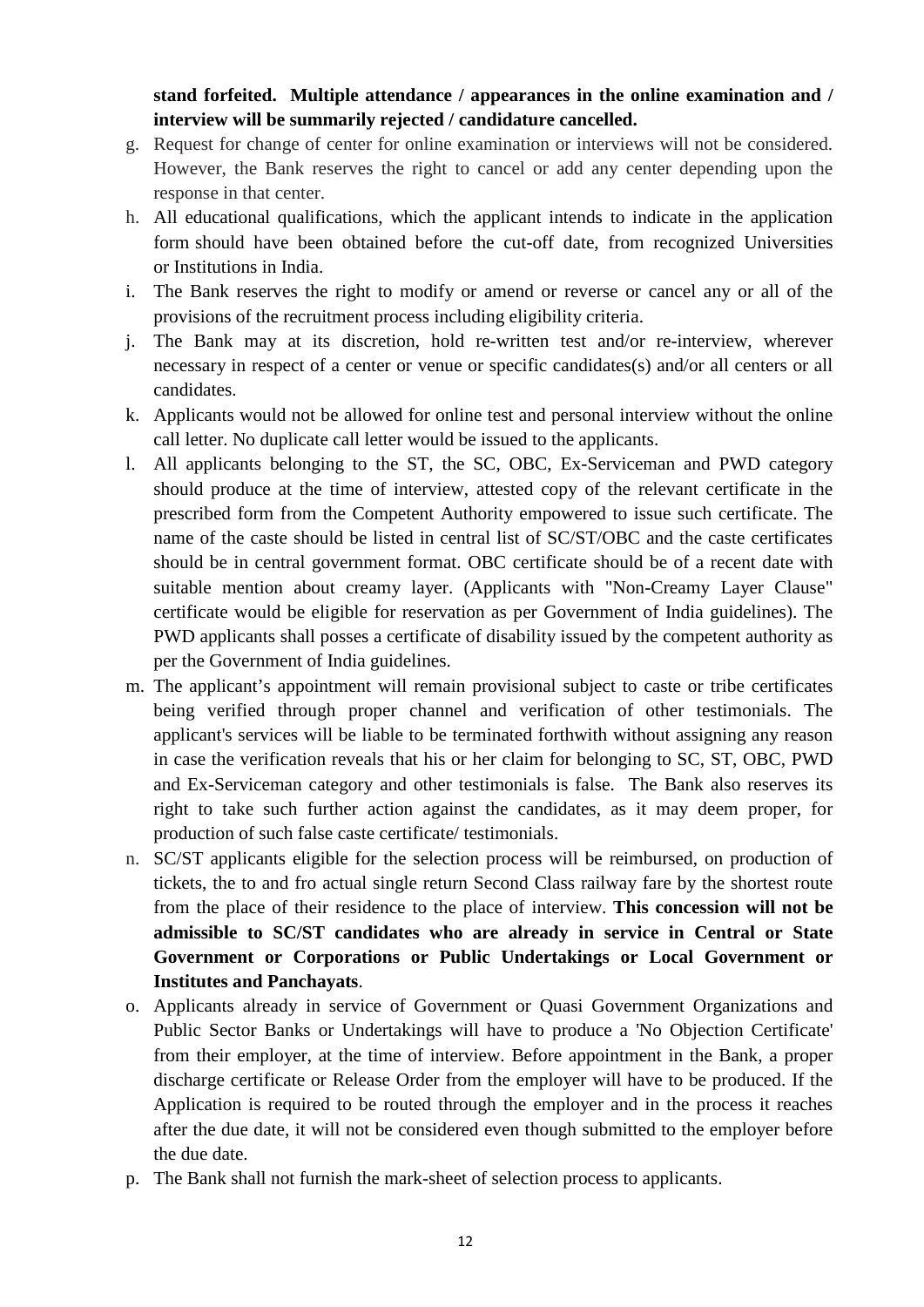- q. The Bank shall not entertain requests from candidates seeking advice about their eligibility to apply nor from any eligible and not selected applicants.
- r. Canvassing in any form will be a disqualification.
- s. In all matters regarding eligibility, the selection process, the stages at which scrutiny of the documents regarding eligibility is to be undertaken, documents to be produced for the selection process, assessment, prescribing minimum qualifying standards in the selection process, number of vacancies and communication of result, etc., the Bank's decision shall be final and binding on the applicants and no correspondence shall be entertained in this regard.
- t. Appointment of the applicants in the Bank will also be subject to Medical fitness and satisfactory Reference check.
- u. Applications with suppression or concealment of any information and containing incorrect or misleading information will lead to the applicants being disqualified, as and when detected, irrespective of the stage of selection process and will also lead to dismissal from employment on its detection anytime after appointment.
- v. The appointment of the applicants is liable to be terminated forthwith without any notice or compensation in lieu of notice, if any declaration or statement or information furnished by them is found to be false or untrue or if any material information if found to be suppressed, or concealed by them.
- w. Applicants are advised not to change their signature at any point of time during and after the recruitment process.
- x. The possibility of occurrences of some problem in the administration of the examination cannot be ruled out completely which may impact test delivery and / or result from being generated. In that event every effort will be made to rectify such problem which may include the conduct of another examination, if considered necessary.
- y. Any resultant dispute arising out of this advertisement and the selection process shall be subject to the sole jurisdiction of the Courts situated in Mumbai only.

# **DISCLAIMER**

Instances for providing incorrect information and/or process violation by a candidate detected at any stage of the selection will lead to disqualification of the candidate from the selection process and he/she will not be allowed to appear in any of the IDBI Bank recruitment process in the future. If such instances go undetected during the current selection process but are detected subsequently, such disqualification will take place with retrospective affect.

Place : Mumbai

Date: June 9, 2015 General Manager (HR)

\*\*\*\*\*\*\*\*\*\*\*\*\*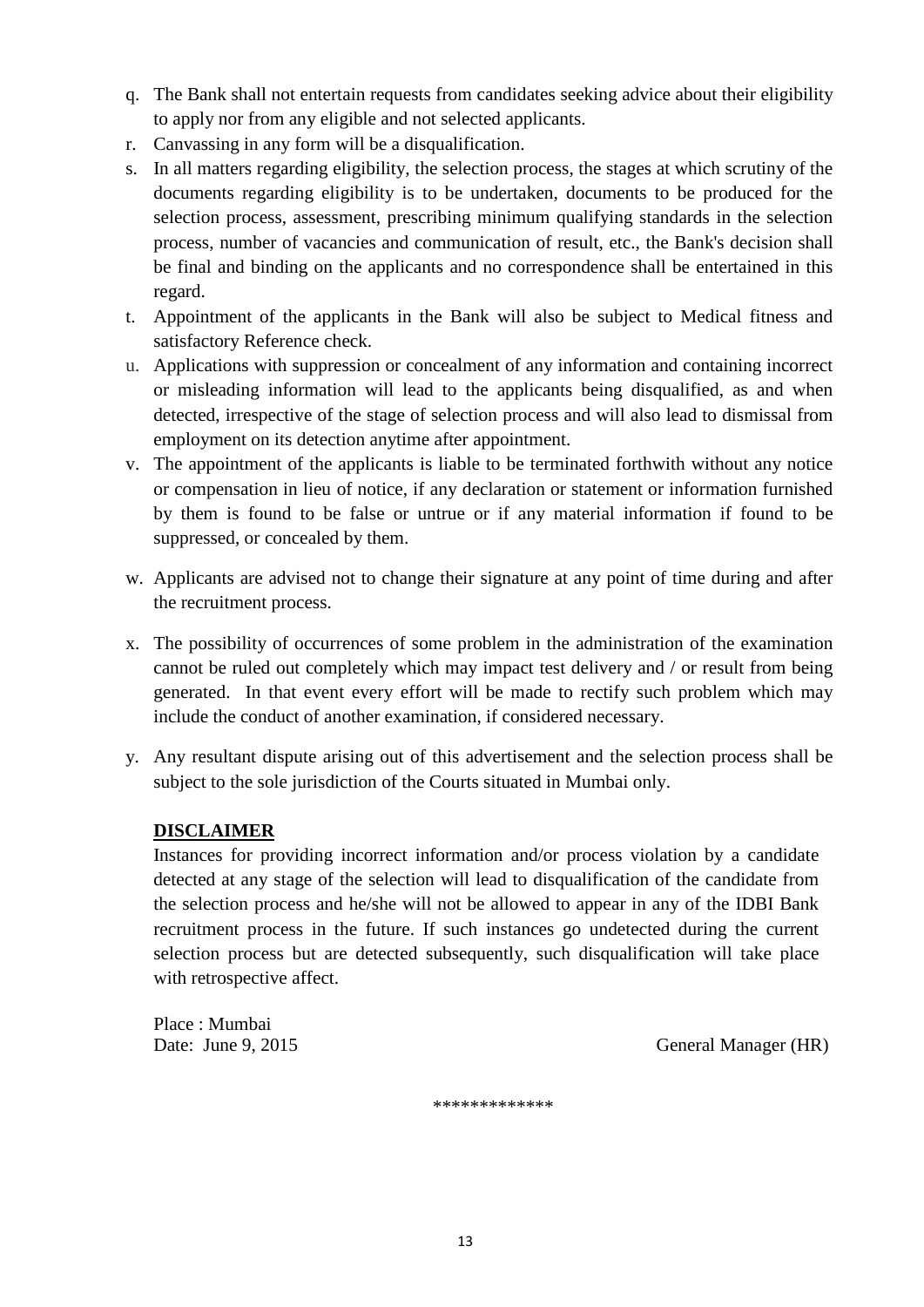## Annexure – I

## **GUIDELINES FOR SCANNING THE PHOTOGRAPH & SIGNATURE**

Before applying online a candidate will be required to have a scanned (digital) image of his/her photograph and signature as per the specifications given below.

## **(i) PHOTOGRAPH IMAGE :**

- Photograph must be a recent passport style colour picture.
- The picture should be taken against a light-coloured, preferably white, background.
- Look straight at the camera with a relaxed face
- If the picture is taken on a sunny day, have the sun behind you, or place yourself in the shade, so that you are not squinting and there are no harsh shadows
- If you have to use flash, ensure there is no "red-eye"
- If you wear glasses make sure that there are no reflections and your eyes can be clearly seen.
- Caps, hats and dark glasses are not acceptable. Religious headwear is allowed but it must not cover your face.
- Dimensions 200 x 230 pixels (preferred)
- Size of file should be between 20kb–50 kb
- Ensure that the size of the scanned image is not more than 50KB. If the size of the file is more than 50 KB, then adjust the settings of the scanner such as the DPI resolution, no. of colours etc., during the process of scanning.

## **(ii) SIGNATURE IMAGE:**

- The applicant has to sign on white paper with Black Ink pen.
- The signature must be signed only by the applicant and not by any other person.
- The signature will be used to put on the Hall Ticket and wherever necessary.
- If the Applicant's signature on the answer script, at the time of the examination, does not match the signature on the Hall Ticket, the applicant will be disqualified.
- Dimensions 140 x 60 pixels (preferred)
- Size of file should be between 10kb 20kb
- Ensure that the size of the scanned image is not more than 20KB

# **(iii) SCANNING THE PHOTOGRAPH & SIGNATURE:**

- Set the scanner resolution to a minimum of 200 dpi (dots per inch)
- Set Color to True Color
- File Size as specified above
- Crop the image in the scanner to the edge of the photograph/signature, then use the upload editor to crop the image to the final size (as specified above).
- The image file should be JPG or JPEG format. An example file name is : image01.jpg or image01.jpeg Image dimensions can be checked by listing the folder files or moving the mouse over the file image icon.